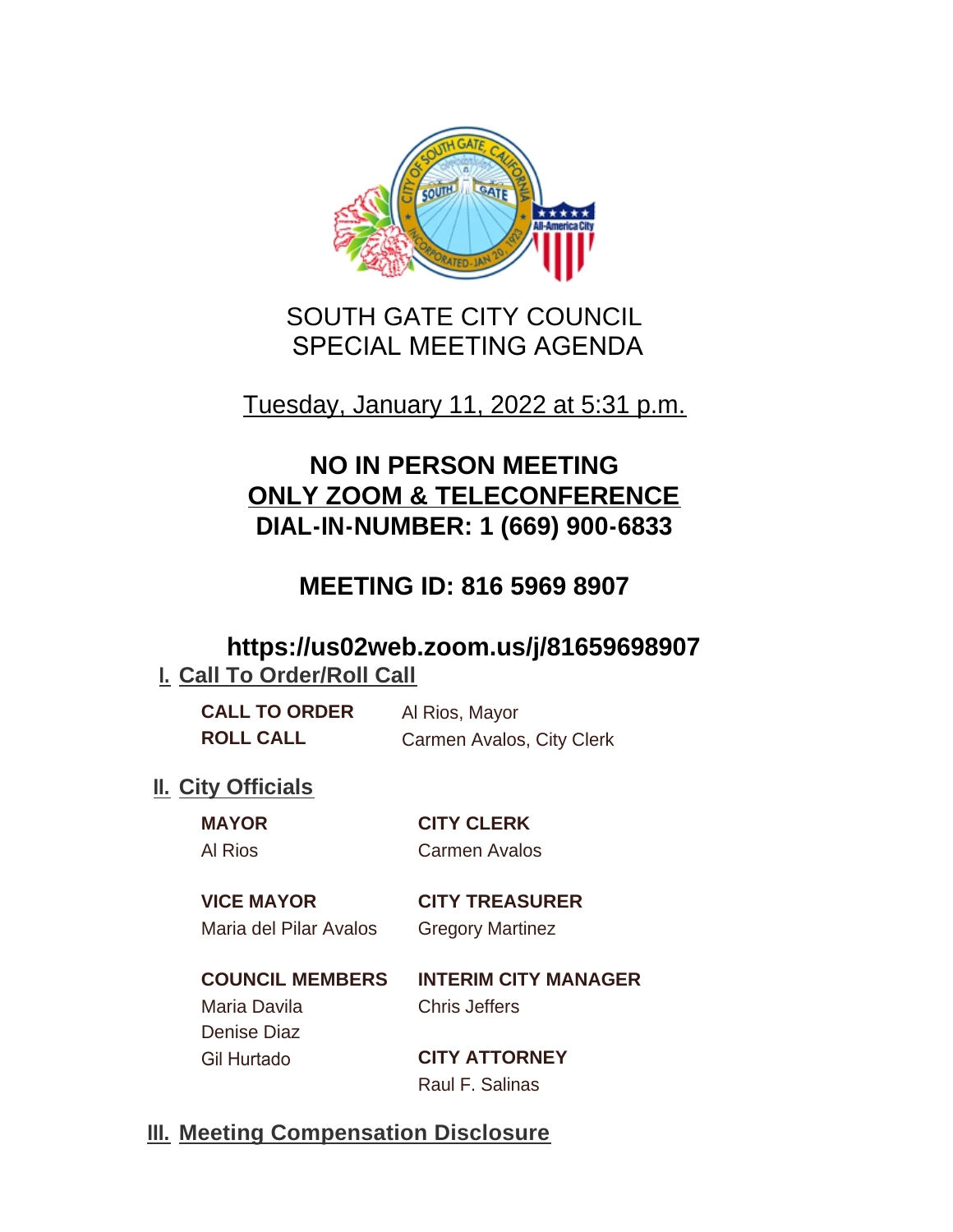Pursuant to Government Code Section 54952.3: Disclosure of compensation for meeting attendance by City Council Members is \$650 monthly regardless of the amount of meetings.

### **Closed Session: (ATTY) IV.**

### **1. CONFERENCE WITH LEGAL COUNSEL – PENDING LITIGATION**

Pursuant to Government Code Section 54956.9(a), 54954.9(b)(3)(C)

- a. Kash Lee Cruz Payne, etc. v. City of South Gate, et al.
- b. Lucila Magana v. City of South Gate

Documents:

#### CLOSED SESSION MEETING 01112022.PDF

### **2. CONFERENCE WITH LABOR NEGOTIATOR**

Pursuant to Government Code Section 54957.6

Agency Representation: Chris Jeffers, Interim City Manager

Employee Organizations: SGPOA

#### **3. CONSIDER THE EVALUATION OF PERFORMANCE OF A PUBLIC EMPLOYEE**

Pursuant to Government Code Section 54957(b)(1)

a. Interim City Manager

#### **4. CONFERENCE WITH LEGAL COUNSEL – REAL PROPERTY NEGOTIATIONS**

Pursuant to Government Code Section 54956.8

a. Property APN: 6216-032-900

Property Address: 4909 Mason Street, South Gate, CA 90280

City Negotiator: Chris Jeffers, Interim City Manager and Meredith Elguira, Director of Community Development

Negotiating with: TBD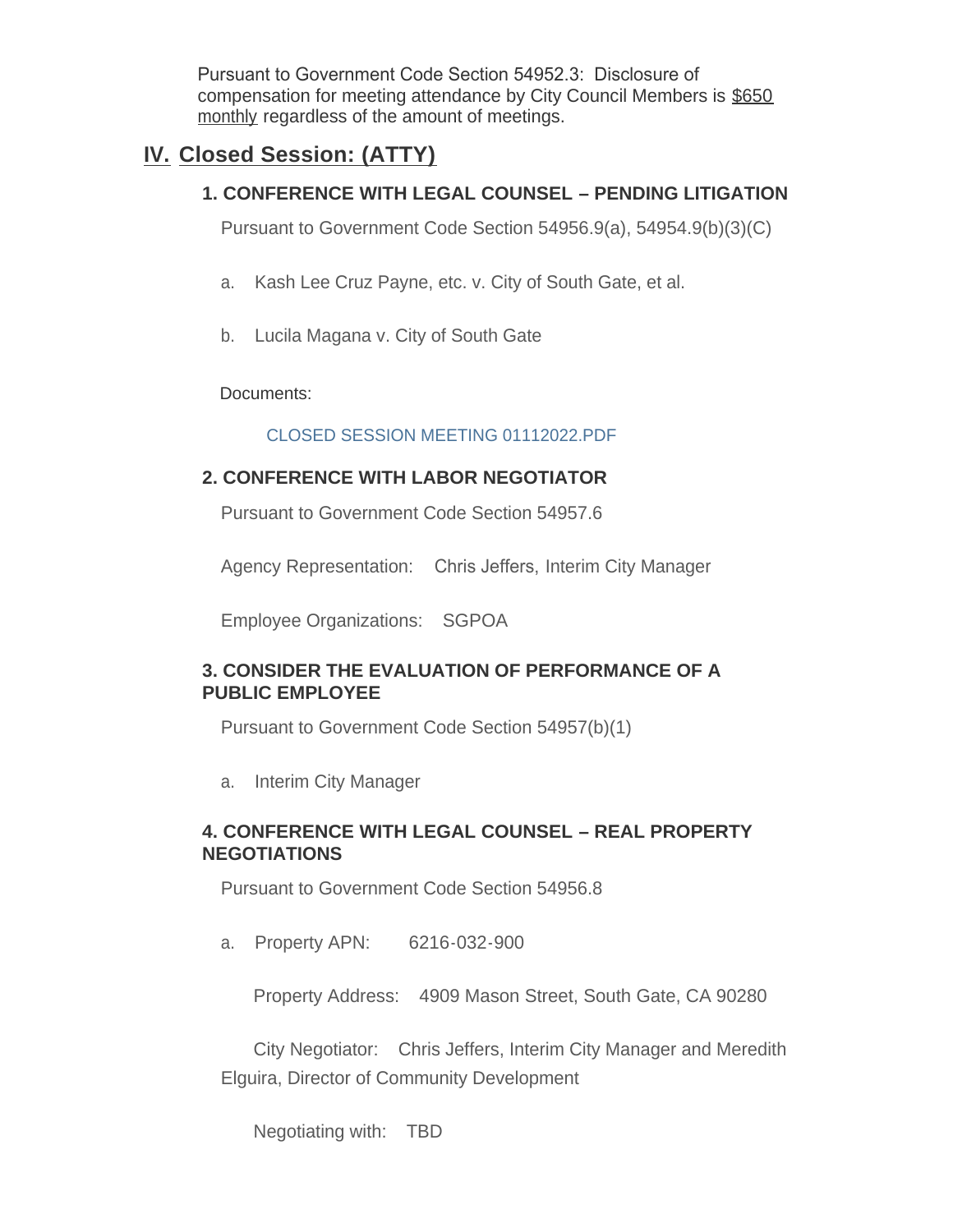Under Negotiation: Terms of Sale

### **Special Meeting Adjournment V.**

I, Carmen Avalos, City Clerk, certify that a true and correct copy of the foregoing Meeting Agenda was posted on January 5, 2022 at 4:25 a.m., as required by law.

Carmen Avalos, CMC City Clerk

Materials related to an item on this Agenda submitted to the City Council after distribution of the agenda packet are available for public inspection in the City Clerk's Office

> 8650 California Avenue, South Gate, California 90280 (323) 563-9510 \* fax (323) 563-5411 \* [www.cityofsouthgate.org](http://www.cityofsouthgate.org/)

In compliance with the American with Disabilities Act, if you need special assistance to participate in the City Council Meetings, please contact the Office of the City Clerk.

Notification 48 hours prior to the City Council Meeting will enable the City to make reasonable arrangements to assure accessibility.